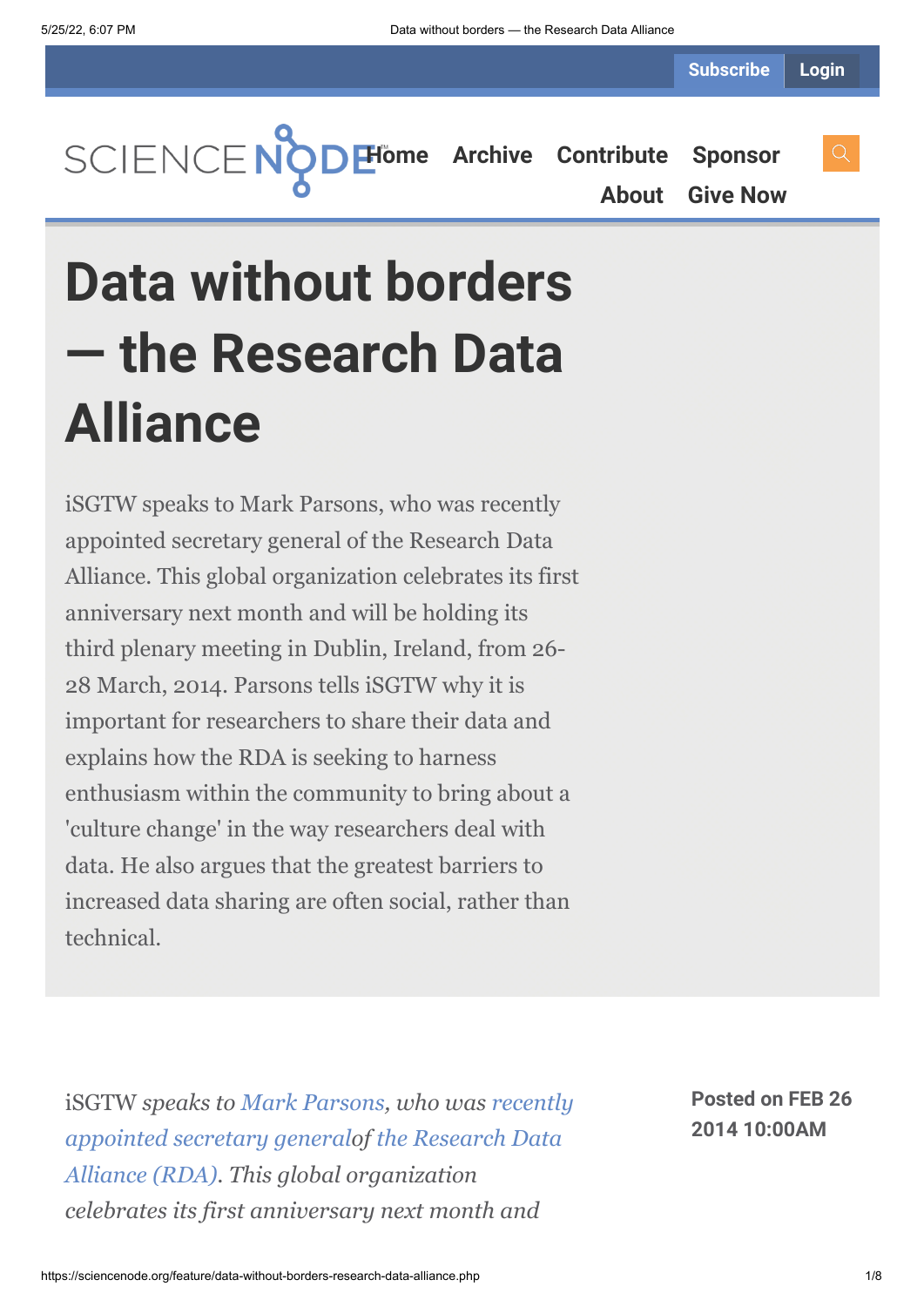*will be*





*"We are really working towards a culture change in terms of how we treat data and data providers."*

*holding its [third plenary meeting](https://rd-alliance.org/rda-third-plenary-meeting.html)in Dublin, Ireland, from 26-28 March, 2014.*

## **Why is it important that researchers share their data?**

All of society's grand challenges - climate change, public health, understanding the origin of the universe, *etc. -* require sharing data across technologies, scales, and cultures. Scales can be both physical and temporal, and culture relates not just to national cultures, but also disciplinary cultures. If, for instance, an atmospheric scientist and a public health specialist want to use the same atmospheric data to understand asthma in Los Angeles, you need to build a bridge across the two cultures.



**[Andrew Purcell](https://sciencenode.org/author/andrew-purcell.php)** European editor

**Share this story**



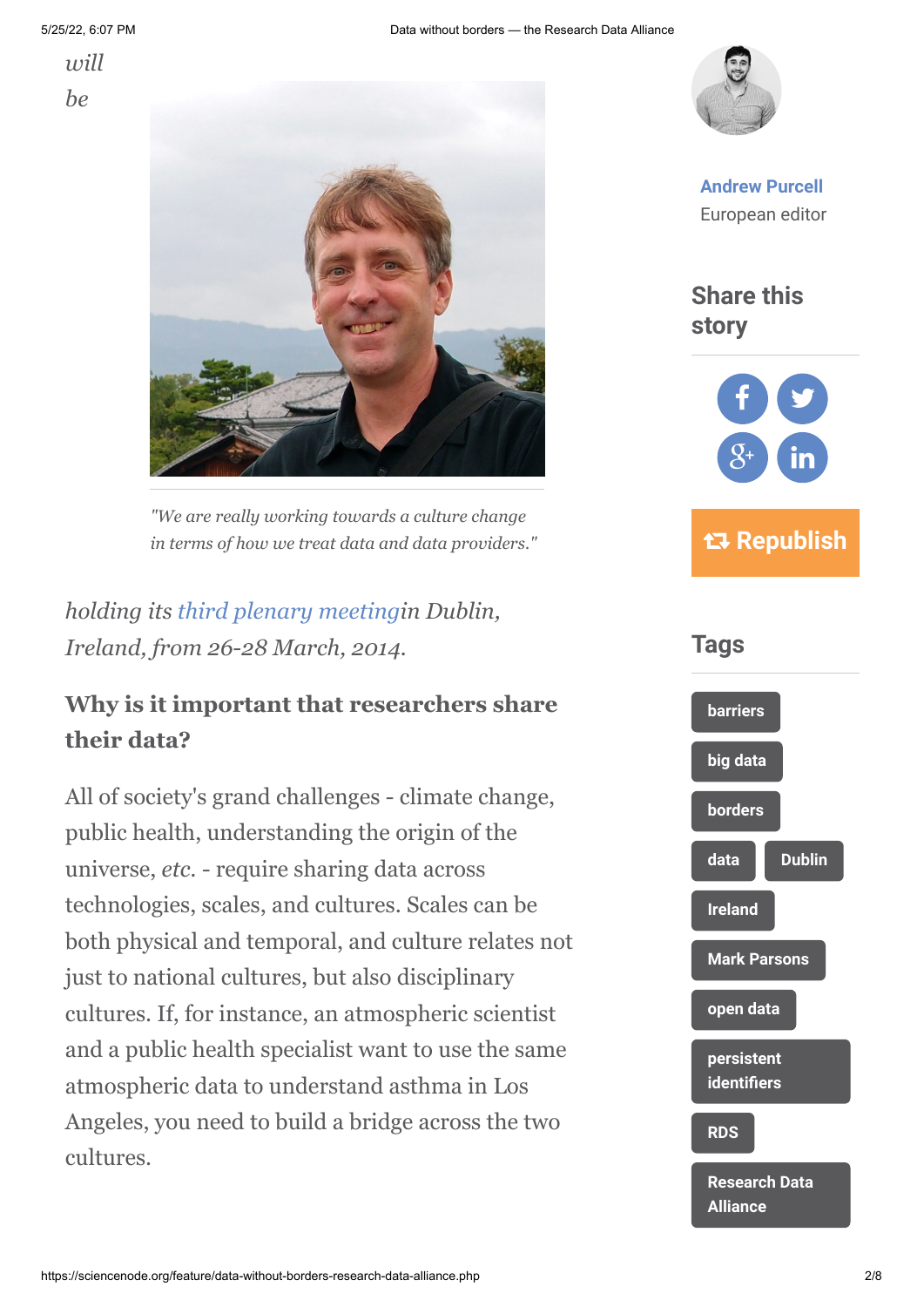Personally, I come from the earth sciences, so climate change is a big area that I'm aware of and we're already seeing significant economic impact from it today. We have a group within the RDA that is looking at agricultural interoperability and they're starting to think about how climate change is going to affect agriculture, which obviously has both a huge social and economic impact. So a grand challenge is the economic impact; I guess it's the bottom line.

# **The RDA's motto is 'research data sharing without barriers'. What do you perceive to be the greatest barriers to sharing research data today?**

I think the biggest barriers are all social. This is often particularly true in the case of data collected by individuals or small research teams. There may be concerns about the primacy of their research, being scooped, or about misuse. Despite this, data sharing has been shown to have a net economic benefit, regardless of with whom you are sharing it. However, I also think there's a simple lack of knowledge about where data can actually be made available.

## **How is the RDA working to overcome these barriers?**

These social issues are the real difficulty and the RDA is working hard to address them, such as through our legal interoperability interest group, for example. However, I think this is something that the RDA needs to grapple with more. So far,

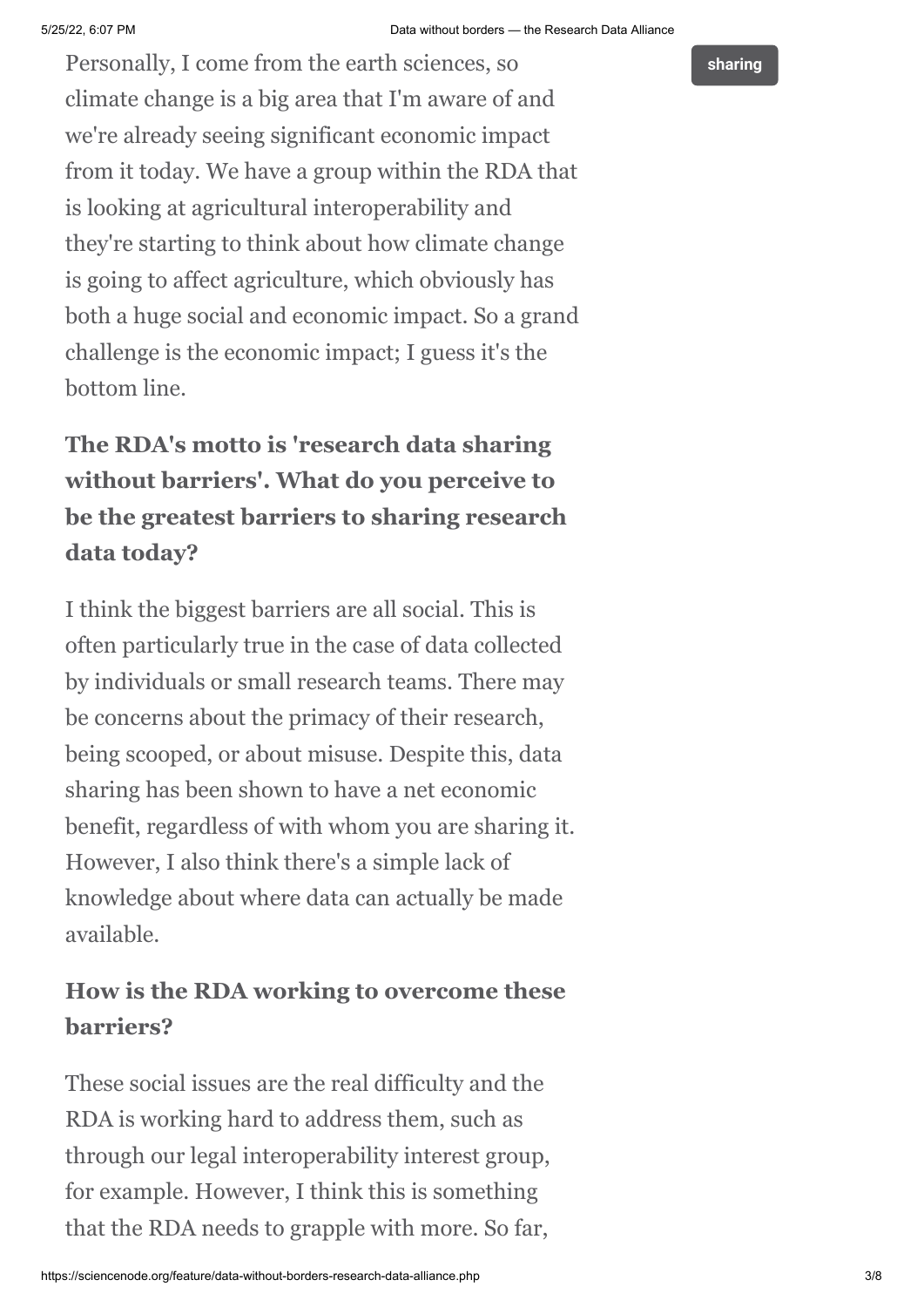we've been focusing more on the technical barriers, which are also formidable, but not as intractable as the social barriers.

Successful data sharing is often a question of formats or, more broadly, standards. I know it's a cliché, but the great thing about standards is that there are so many to choose from. And, even if we agree on standards, the devil is always in the details of the implementation. You and I may agree we are going to use this particular metadata standard and we are going to describe our data in a common way and, therefore, our data ought to suddenly work seamlessly together. But, of course, it never really works out that way. Successful data sharing requires us to work much more closely together, have more interaction back and forth, and have human - as well as machine - handshakes. This is what I think the RDA is very good at addressing: bringing people together and focusing on these implementation details. I think that over time, as a side benefit of that, we will begin to address some of these social barriers, as well. Any solutions that are developed will not be strictly technical solutions. In some cases, social approaches may solve a problem better than a technical approach. Often, it's really a combination of the two that works.

We are really working towards a culture change in terms of how we treat data and data providers. It's important to give intellectual credit for producing a good data set and to consider data as first class object, just like a publication. So, we're after a shift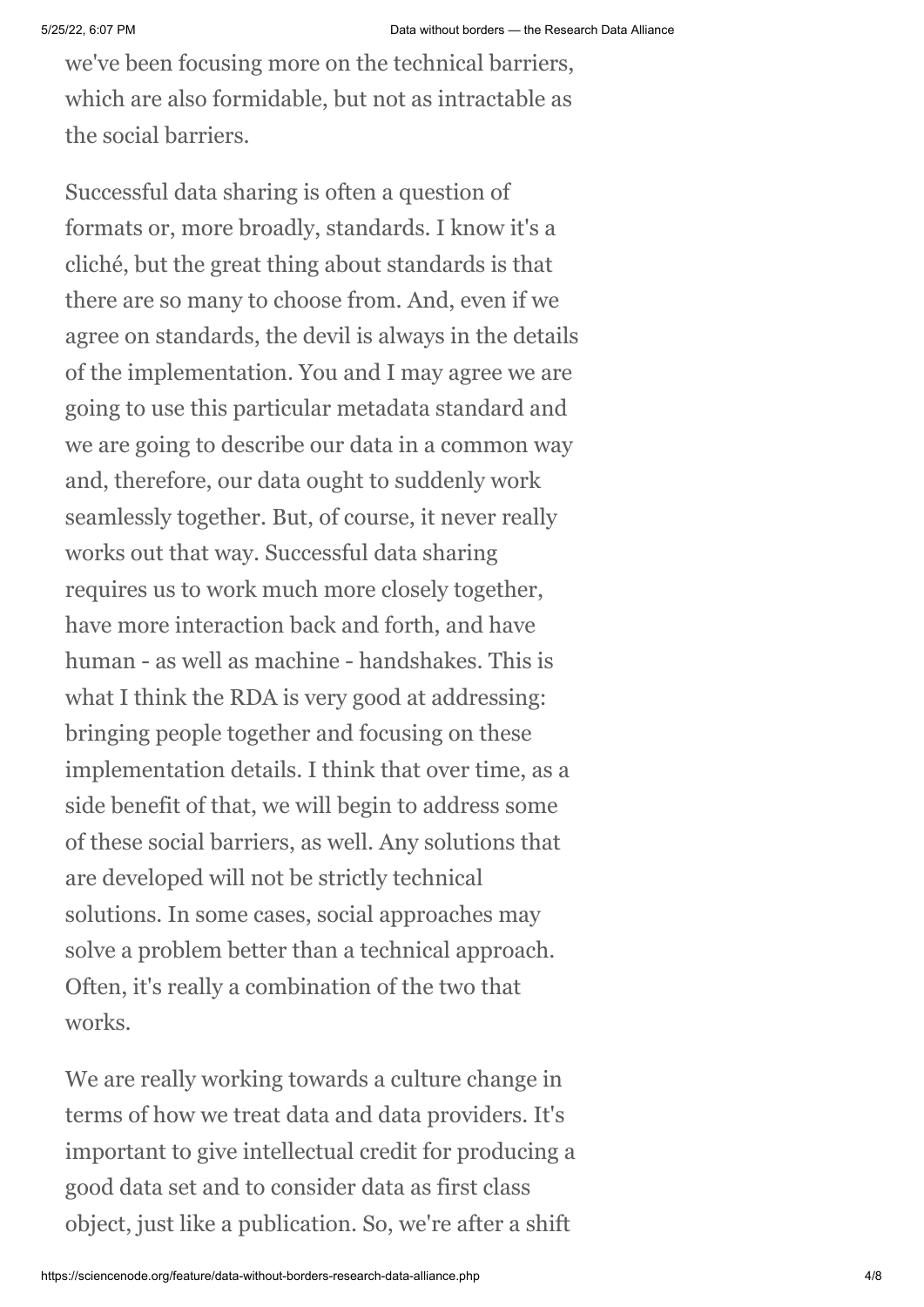in scientific research culture and I think we're pushing things in that direction.

# **How have things progressed at the RDA since last September's plenary meeting in Washington, DC, US?**

We've been growing like gangbusters. Membership is now at over 1300, which is probably double of what it was at the second plenary. We've also roughly doubled the number of working groups and interest groups. We now have an initial [Organizational Advisory Board,](https://rd-alliance.org/groups/rda-organisational-advisory-board-oab.html) which is formed from the organizations that have expressed interest in membership. In addition, we've finalized articles of association for establishing a formal charitable foundation in the UK.

So, we've basically been doing a lot to make the organization function well. We actually started working before we had our structures in place, but that's all now coming together. I think the most exciting thing so far has been the enthusiasm we've seen from the members, the growth in membership, and the expanding working and interest groups.

**With the third plenary meeting in Dublin now only one month away, are there any talks, discussions, or workshops scheduled to take place that you're particularly looking forward to?**

I think there are some nice speakers that will give us a diverse perspective. Personally, I'm more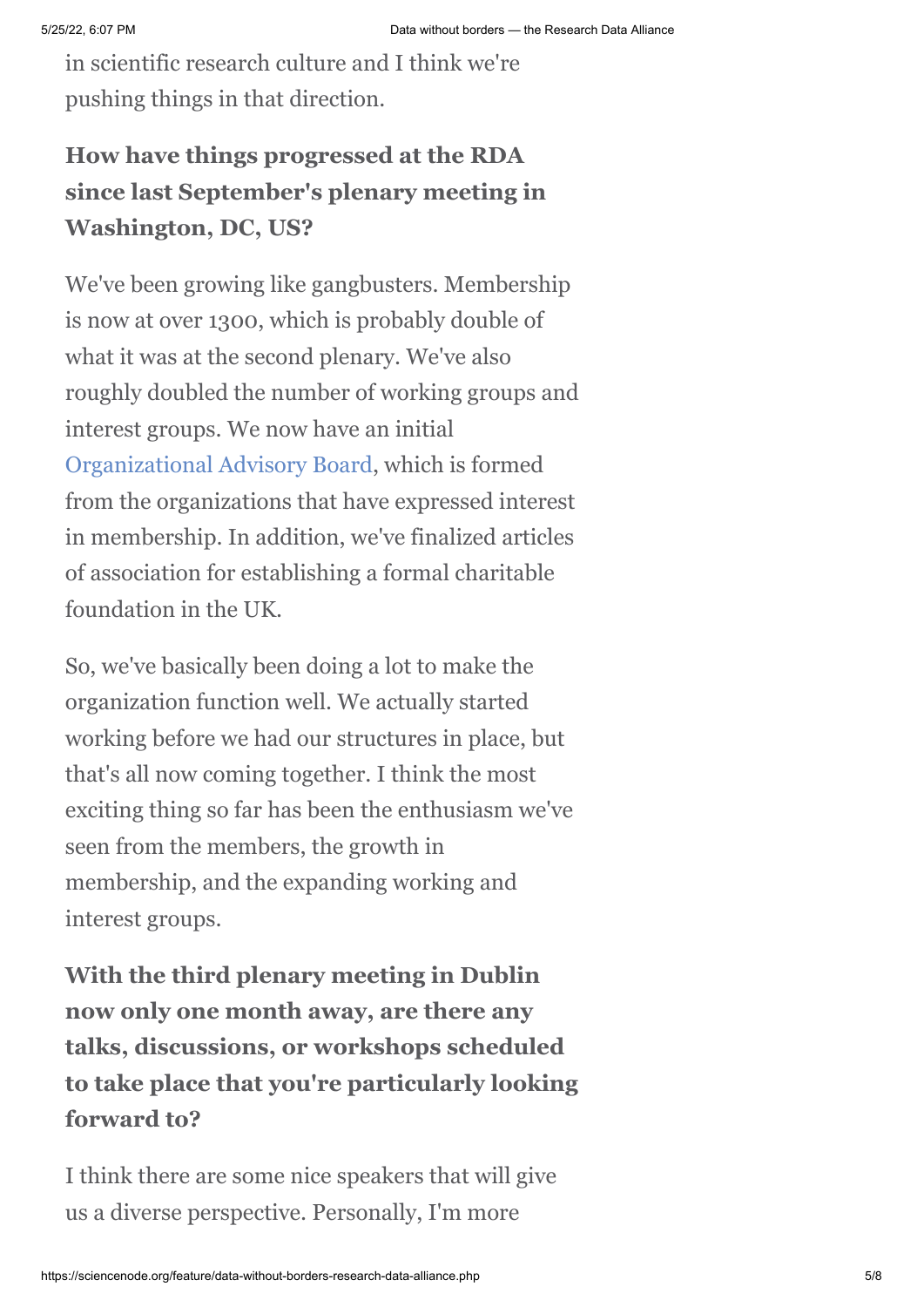excited about the actual working and interest groups, though. Of course, I would love to be more engaged with the details and see where all the cool stuff is happening. The plenary talks will, no doubt, be fascinating and inspirational, but people become really excited when they get to work together on solving problems.

**As you alluded to earlier, people in the community seem - on the whole - to be very enthusiastic about the RDA. Why do you think this is and how do you intend to harness this enthusiasm to make sure the RDA achieves its goals?**

Yes, there is great growth and enthusiasm, which in turn raises the awareness of data issues in general. Governments and agencies are really starting to get it. I think there was sort of this pressure building up and data practitioners knew it was bound to happen. Now, there is not a day that goes by without a new open data policy being issued from a government or a university or something. There seems to be this critical mass, this trend in the right direction. Yet, the real tests will come in 6-12 months when the RDA results start coming out. We'll need to make sure that people and organizations start adopting them and that this enthusiasm continues.

We have to do everything we can to hear the membership and address the problems that they want to work on. People ask me why should I join the RDA and my typical response is 'what problem do you want to solve? What sociotechnical problem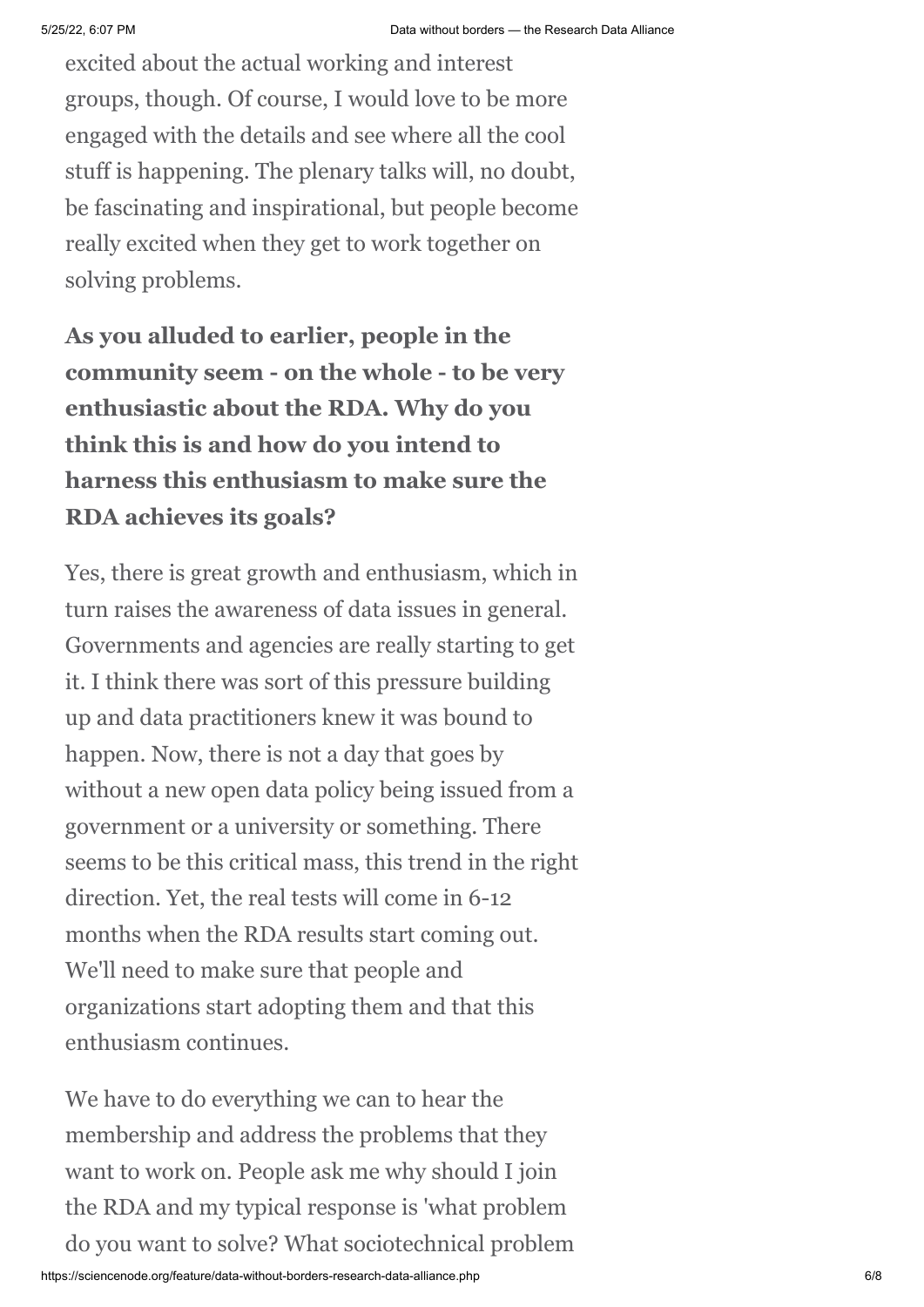that makes data sharing difficult for you do you need to address?' The RDA connects people to other champions that want to solve the same problem. This is what we need to tap into.

# **Finally, how does the RDA's loose, dynamic structure enable it to achieve its goals?**

I think we are kind of a new international organization: we are taking more of an organic approach to matters. I think we recognize that we're building infrastructure, but infrastructure doesn't mean just the pipes or the wires: it's the whole sociotechnical construct. It's really more like an ecosystem. Ecosystems evolve; they're not designed from the top down. It seems chaotic, but it's also a healthy way to approach things. I think of the famous quote from Charles Darwin: "It is not the strongest of the species that survives, nor the most intelligent that survives. It is the one that is the most adaptable to change." What we see in terms of evolving technical infrastructure is that it needs to be adaptable. We're taking this organic, grassroots approach, with a binding level of principles that unite us. I think this is a unique aspect of the RDA.

# **Join the conversation**